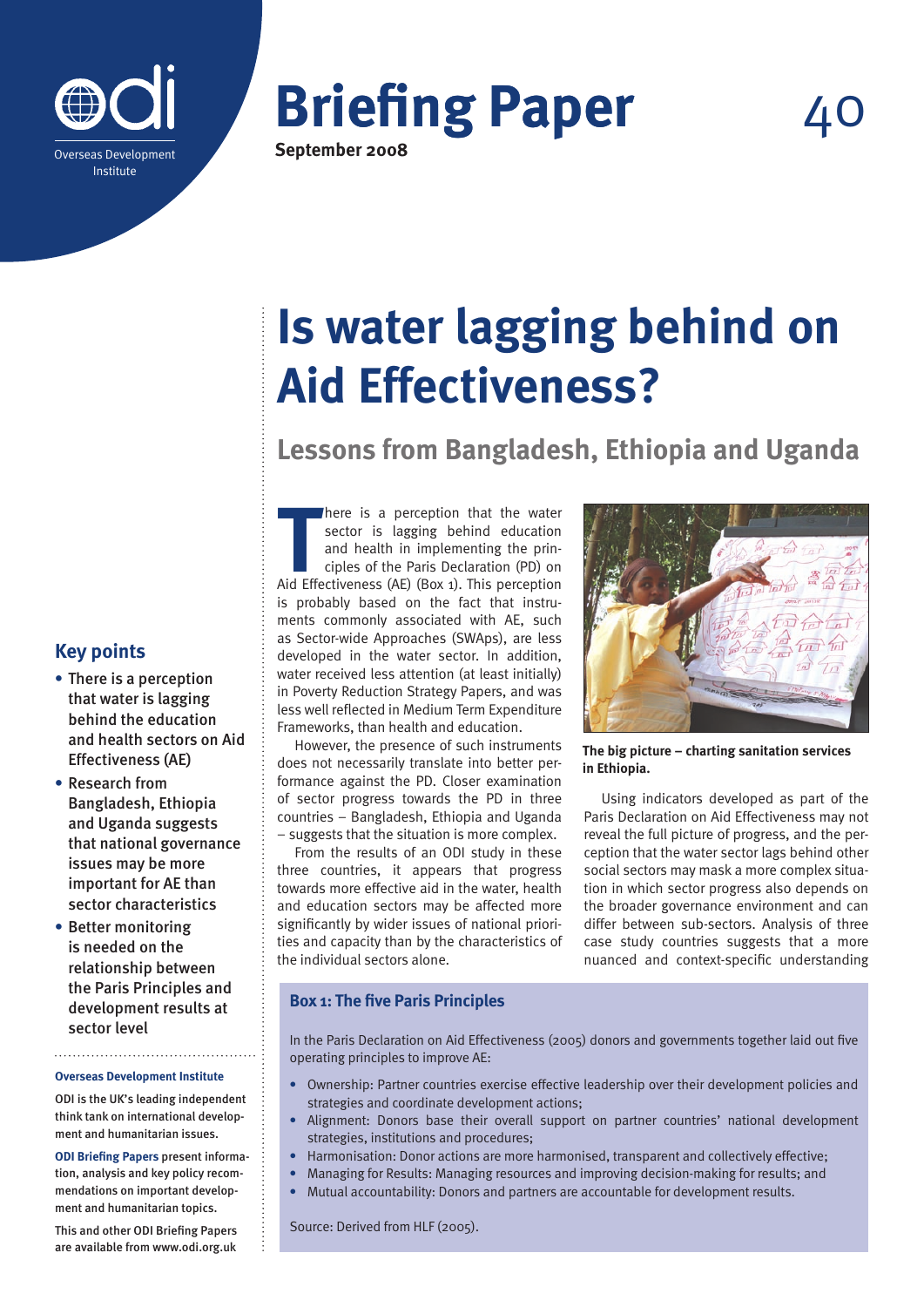#### **Table 1: Progress against Paris Principles by sector and country**

Three short country case studies were carried out in Bangladesh, Ethiopia and Uganda using a combination of key informant interviews and desk analysis of secondary data. 'Traffic lights', below, indicate progress towards implementation of the five Paris Principles by sector in each country.

|                   | Water                       | <b>Health</b>               | <b>Education</b>             |
|-------------------|-----------------------------|-----------------------------|------------------------------|
| <b>Bangladesh</b> | Ownership                   | Ownership                   | Ownership                    |
|                   | Alignment                   | Alignment                   | Alignment                    |
|                   | Harmonisation               | Harmonisation               | Harmonisation                |
|                   | <b>Managing for results</b> | <b>Managing for results</b> | <b>Managing for results</b>  |
|                   | Mutual accountability       | Mutual accountability       | <b>Mutual accountability</b> |
| <b>Ethiopia</b>   | Ownership                   | Ownership                   | Ownership                    |
|                   | Alignment                   | Alignment                   | Alignment                    |
|                   | Harmonisation               | Harmonisation               | Harmonisation                |
|                   | <b>Managing for results</b> | <b>Managing for results</b> | <b>Managing for results</b>  |
|                   | Mutual accountability       | Mutual accountability       | Mutual accountability        |
| <b>Uganda</b>     | Ownership                   | Ownership                   | Ownership                    |
|                   | Alignment                   | Alignment                   | Alignment                    |
|                   | Harmonisation               | Harmonisation               | Harmonisation                |
|                   | <b>Managing for results</b> | <b>Managing for results</b> | <b>Managing for results</b>  |
|                   | Mutual accountability       | Mutual accountability       | Mutual accountability        |
| Key:              | Strong progress             | Moderate                    | Weak                         |
|                   | Moderate to strong          | Weak to moderate            |                              |

of sector politics and change may be required to achieve more effective aid delivery.

The comparative analysis from Bangladesh, Ethiopia and Uganda conducted for the UK Department for International Development (DFID) (Welle et al, 2008) suggests that the similarities in progress between sectors within each country are greater than the similarities within a sector across all three countries (Box 2). The one consistent trend is the poor performance of harmonisation and alignment in the health sector.

At the same time, there appears to be no systematic pattern of progress among the sectors. While in Uganda, the water sector is most advanced, this is the case for health in Bangladesh and education in Ethiopia. Moreover, the performance of a 'sector' may disguise variable progress in different subsectors. In other words, it is too simplistic to say that the water sector lags behind the health and education sectors – although this may be the case in some countries.

#### **The findings: country characteristics**

The trends from Bangladesh, Ethiopia and Uganda suggest that wider governance environments<sup>1</sup>  $$ beyond specific sector characteristics — are important determinants of country performance against the Paris Principles. There is a caveat here: that results from a three-country case study cannot be generalised and need further testing. The results do, however, indicate the importance of governance – an importance confirmed by other cross-country studies (see e.g. ABIA, 2008; Booth, 2008). Three key findings emerge from the country analyses:

First, political commitment to poverty reduction – i.e. to the spirit of the PD and, subsequently, to the sectors in question—supports or hinders progress of all sectors against the PD. This goes beyond the presence of strong financial and fiscal structures, such as a Medium Term Expenditure Framework (MTEF) and includes political leadership, financial commitment and effective institutions to implement policy. These are, in turn, underpinned by power relations and incentive structures. In contrast, simply having the sector-level mechanics of the PD in place, such as SWAps or their component sector coordination mechanisms or sector reviews, can mask shortcomings in commitment and in capacity to implement policy.

In Uganda, where an MTEF has been in place for over 10 years, accompanied by strong ownership of the national development programme, a moderate or high level of progress has been possible in all three sectors. The Ministry of Finance, Planning and Economic Development took the lead alongside sector ministries, to drive the development of the strong sector plans and strategies needed for an effective SWAp. In Bangladesh, ownership of the development programme is more limited. Bangladesh has long-standing SWAps in both health and education, but the findings of the ODI research suggest that these have not necessarily resulted in aid delivery that is more effective, partly as a result of poor commitment from donors. For example, in the health sector, the research found weaknesses in management and accountability. While responsibilities for programme implementation were generally assigned to line directors, their performance was not controlled. In the education sector, joint donor missions were undertaken, but their effectiveness was limited by lack of trust between donors themselves. In Bangladesh, therefore, given the prevailing governance environment, the steps taken so far under the apparently well-developed SWAps in health and education have not been translated into significant progress towards the objectives of the PD.

The current emphasis on the mechanics of AE is reflected in existing indicators for measuring progress against the PD. The PD indicators measure outputs in terms of the strengthening of systems and conditions for more effective aid delivery. Alone, these may provide insufficient evidence for success, as they do not encourage stakeholders to try and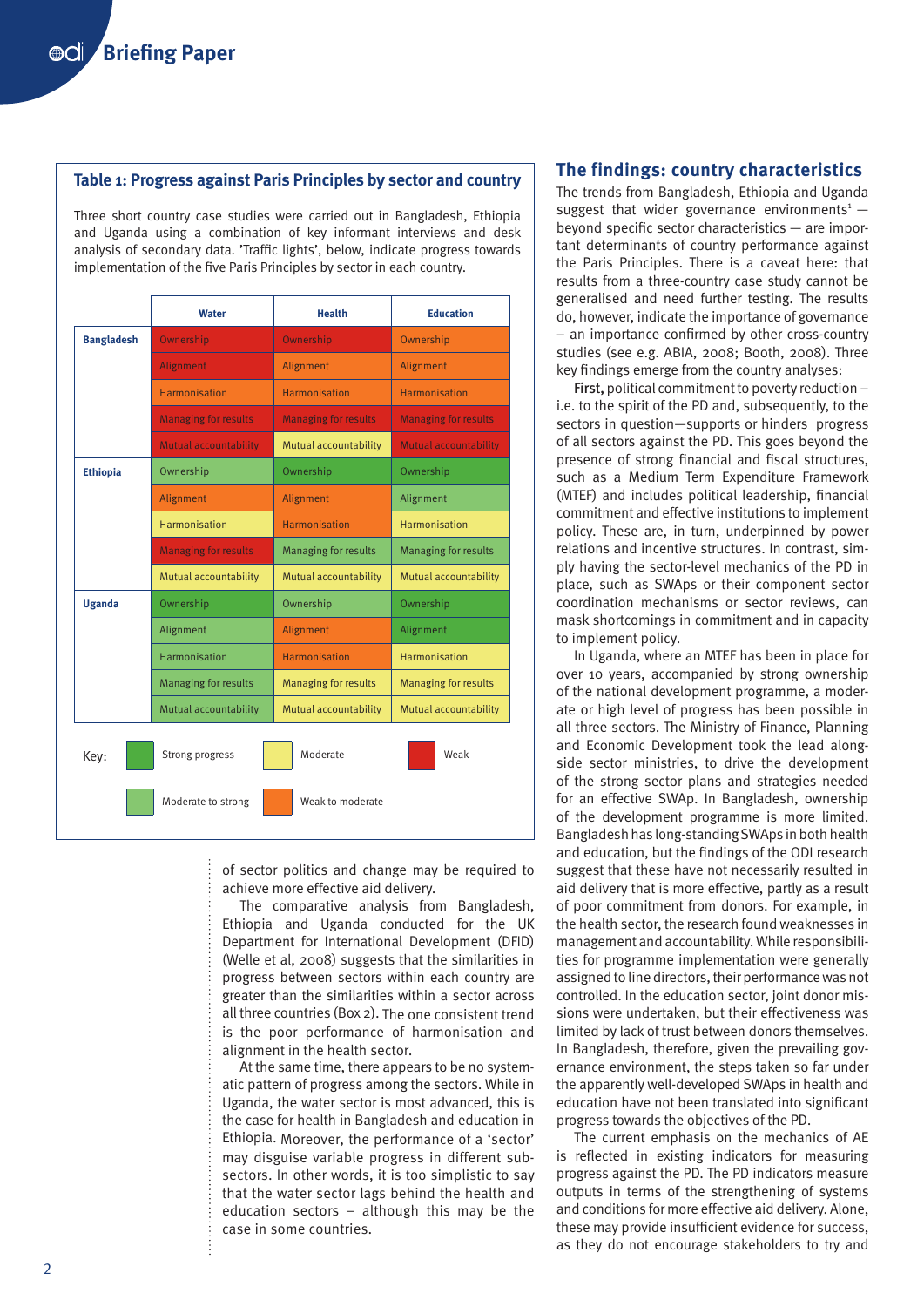understand the broader picture beyond the mechanics related to aid effectiveness. Taking harmonisation as an example, the percentage of coordinated missions or coordinated analytical work provides little information on whether the quality of relationships has improved or transaction costs have been reduced for the recipient country. More broadly, this raises questions about how performance against the PD indicators, which measure improvements in framework conditions surrounding the aid environment, can be linked to performance against development outcomes. At the moment, there is very little linkage between the two.

At sector level, assessing progress against the PD is not easy. Even basic information on the 12 PD indicators is not readily available as the declaration is geared towards the country level. For instance, there is no quick way to assess whether donors have stepped up efforts to match political commitment from the government side, e.g. by harmonising and aligning their systems where possible. Even so, monitoring progress on the PD is particularly relevant at sector level where many aid instruments are currently placed.

Second, central governmental structures and reform processes across sectors determine the scope for alignment. The strength of procurement and public financial management systems is relevant across sectors, as is the progress of wider reform processes such as decentralisation or civil service reforms.

In Ethiopia, for example, the country's procurement system is not used for larger capital investments in any of the three sectors, while the 'Protecting Basic Services' Fund, which is used largely for recurrent costs, cuts across all basic service sectors. Administered by the World Bank, and earmarked as a contribution to the Federal Government's block grant allocation to regional governments, the fund is mainly used for salaries at district level. In Uganda, notionally-earmarked sector budget support channelled through the Poverty Action Fund is also used as a modality across the three sectors. The prospects for alignment to these systems are therefore likely to be similar across sectors.

Third, non-governmental actors at global, national and local levels have an impact on performance against the PD at sector level. The type and total number of actors can differ between sectors with different effects. This also explains the trend of poor alignment and harmonisation in the health sector across the three countries.

At a national level and below, the relationships between different government and non-governmental bodies can also influence progress against the PD. Bangladesh is an example where a high amount of funding is channelled through 'third sector' institutions. In the education sector, the national nongovernmental organisation, BRAC, receives pooled donor funding to implement non-formal education, while in health, the for-profit private sector accounts for over 60% of service provision in rural areas. Consequently, a high proportion of investment in service delivery takes place outside government which, in turn, makes establishing effective SWAps a greater challenge in Bangladesh.

#### **The findings: sector characteristics**

What happens at the level of national governance does not mean that there are no differences between sectors and sub-sectors. Sectors have different delivery systems, which require different funding mechanisms for capital investments. The water sector stands out in that it has characteristics of both a social and an infrastructure sector and is generally more capital-intensive than health and education. At a regional level in Ethiopia, average capital costs in the financial year 2006-07 accounted for 74% of water expenditure but only 10% of expenditure on education. Differences are also marked at subsector level. Rural water infrastructure and smallscale piped systems in urban centres can generally be delivered in ways similar to classroom construction. Networked systems for large urban water and sewerage delivery, on the other hand, require a projectised financing approach, as initial costs are high and investments are lumpy, often spanning more than one year. Such project-type investments are also common in mature economies.

At the global level, the health sector is characterised by a higher number of donors than education and water. Health donors alone include over 75 global health partnerships that contribute significantly to the sector's complexity and also affect harmonisation at national level. Vertical funding mechanisms and high volumes of funding from private foundations for particular health outcomes make alignment with health sector priorities particularly difficult at country level.<sup>2</sup> In comparison, in the water sector, vertical funding mechanisms are virtually non-existent. The Global Sanitation Fund, the first such initiative for service delivery in the sector, will disburse comparatively small amounts of funding, starting from late 2008 onwards. The water sector has been lucky to escape the complications of vertical funding and it will be crucial to monitor carefully the effects of the Global Sanitation Fund in this light. At the same time, the water sector is attracting considerable interest from non-DAC donors – principally China – with potentially negative implications for Aid Effectiveness, as these new donors may not be aligned with the PD principles.

#### **What needs to happen?**

It is important to move away from the narrow frameworks that are used at present to implement and assess progress towards aid effectiveness.

First, there needs to be greater understanding of the governance factors that drive and constrain aid effectiveness. Analysis that supports greater under- $\vdots$